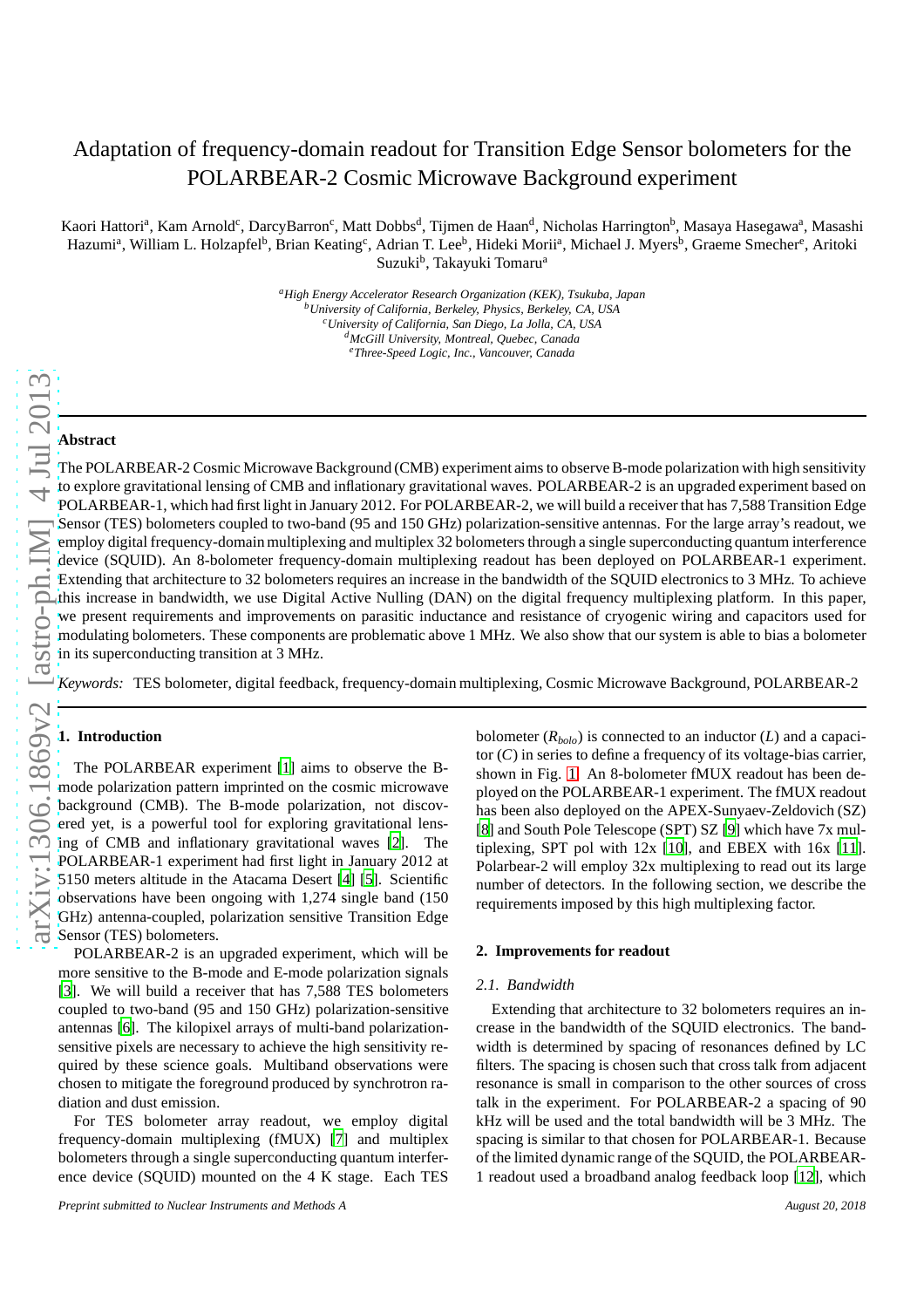is limited to 1 MHz due to phase delay from the 300 K to 4 K wiring. To overcome this limitation, we use an alternative feedback technique called Digital Active Nulling (DAN) [\[13\]](#page-3-12) on the digital frequency multiplexing platform. With DAN, digital feedback is calculated across the narrow bandwidth of each bolometer, extending the useful bandwidth of the SQUID amplifier.

#### *2.2. Parasitic indcutance*

#### *2.2.1. SQUID and wiring impedance*

A strong constraint on the readout with the high bandwidth is cross talk induced by the parasitic inductances of the SQUID input coil and the wiring. They are shown at  $L_{\text{squid}}$ ,  $L_1$  and  $L_2$ in Fig. [1](#page-2-0) (a). The current at resonant frequency  $\omega_i = 1/\sqrt{LC_i}$ flows not only through the *i*th bolometer but also into the  $i \pm 1$ th channels. The voltage drop across the parasitic inductance modulates  $i \pm 1$  channels and causes cross talk. The power fluctuation of channel *i* bolometer,  $dP_i^{\omega_i}$ , induces cross talk on the neighboring bolometers [\[12](#page-3-11)],

<span id="page-1-0"></span>
$$
\frac{dP_{i\pm 1}^{\omega_i}}{dP_i^{\omega_i}} \simeq -\frac{I_{i\pm 1}^{\omega_i}}{I_i^{\omega_i}} \frac{\omega_i}{\Delta \omega} \frac{L_s}{L},\tag{1}
$$

where  $I_i^{\omega_i}$  is the current flowing through channel *i* bolometer,  $L_s$  is sum of the parasitic inductance,  $L_s = L_1 + L_2 + L_{\text{squid}}$ , and  $\Delta\omega$  is the frequency spacing. Equation [\(1\)](#page-1-0) implies that the parasitic inductance should be inversely proportional to the bandwidth to maintain the cross talk at the same level.

The parasitic inductance  $L<sub>s</sub>$  also affects the bolometer stability. In the limit of infinite channel spacing, it shifts the resonant frequency. At the resonant frequency  $\omega_i = 1/\sqrt{(L + L_s)C_i}$ , there is no effective series impedance. With finite spacing,  $L<sub>s</sub>$  cannot be removed completely due to the current flowing through the neighboring channels. The effective series impedance is approximately the ratio of parasitic inductance to channel spacing. If it becomes comparable with the bolometer resistance ( $\sim 1\Omega$ ), it deteriorates the bolometer stability. The situation becomes worse as the carrier frequency increases. Since the bandwidth used for POLARBEAR-2 readout is three times larger, the parasitic inductance should be suppressed by 1/3 to avoid degradation of the performance.

## *2.2.2. Suppression of parasitic inductance*

The parasitic inductance  $L_1$  and  $L_2$  shown in Fig. [1](#page-2-0) (a) arises from the cryogenic wiring that connects the bias resistor at 4 K to the LC filters at 0.3 K.

For POLARBEAR-1, the bias resistor is mounted on the 4 K stage, which is far from the 0.3 K stage where the LC filters are mounted. The cable used for POLARBEAR-1 consists of two segments; a 64-cm low inductance broadside coupled stripline which has high thermal conductivity, and a 10 cm high-inductance NbTi twisted pair which is necessary to achieve thermal isolation between 4 K and 0.3 K. Total parasitic inductance coming from the cable is  $1.0$  nH / cm (stripline) $\times$ 64 cm + 7.0 nH / cm (twisted cables)  $\times$ 10 cm = 134 nH. For POLARBEAR-2, it should be suppressed by 1/3, below 45 nH . We have been developing a low inductance NbTi broadside

coupled stripline for thermal break. Assuming an inductance of 1.0 nH /cm and the current cable length of 74 cm, the parasitic inductance would be 74 nH, which is much larger than the requirement. The distance between the LC filters and the bias resistor should be shorter than 45 cm.

To solve this issue, we will move the bias resistors closer to the *LCRbolo* circuit and enclose the majority of the parasitic inductance in the DAN loop, as shown in Fig. [1](#page-2-0) (b). DAN nulls current flowing in the DAN loop, shown in the highlighted line in in Fig. [1](#page-2-0) (b), effectively reducing the parasitic inductance and the input impedance of the SQUID. The long SQUID input lines would not be suitable for the analog Flux locked loop used in POLARBEAR-1. It can work well with the DAN system, wherein the feedback occurs only in narrowband lines around the bolometer bias frequency.

Ideally, the bias resistor should be placed to next to the  $LCR_{\text{holo}}$  circuit to minimize  $L_1$  and  $L_2$ . The position of the bias resistors is determined by the cooling power of the cryostat. Total power dissipation of the bias resistors will be 2.5  $\mu$ W, which is similar to the cooling power of the 0.25 K stage. The bias resistor should be placed at 0.35 K, which have more than 25 times cooling power in our cryogenic system. The bias resistor can be mounted on the NbTi broadside coupled stripline connecting 0.25 K and 4 K and an be thermally linked to the 0.35 K stage by heat strap. This setup can circumvent the limitation on the wiring length of 45 cm. Another solution is to use a bias inductor that has no power dissipation and can be mounted on the 0.25 K stage. An advantage for this setup is that  $L_1$  and *L*<sup>2</sup> will be negligible. A disadvantage is that it will have three times its number of cables running to the 0.25 K stage. The thermal flow through these cables and the limited space around the 0.25 K stage might be problematic.

## *2.3. Capacitors*

#### *2.3.1. Equivalent Series Resistance*

Another stray impedance that spoils the voltage bias across the bolometer is the equivalent series resistance (ESR) of the capacitors that form the *LCRbolo* circuit. Ideally, the ESR should be smaller than about 0.1  $\Omega$  (0.1*R*<sub>*bolo</sub>*). Assuming that the in-</sub> ductance  $L$  is constant and the capacitance  $C$  is used to select the frequency  $f$ , the contribution of the dielectric loss to ESR is a linear function of frequency,  $R_{ESR} = 2\pi L f \tan \delta$ , where  $\tan \delta$  is the loss tangent of the dielectric material. For the high frequency readout, material having low loss tangent should be used. To have  $R_{ESR}$  < 0.1 $\Omega$  at 3 MHz, loss tangent should be <sup>&</sup>lt; <sup>2</sup>.<sup>2</sup> <sup>×</sup> <sup>10</sup>−<sup>4</sup> . For POLARBEAR-1, commercial surface mount multi-layer ceramic capacitors were used. We investigated their usability for POLARBEAR-2.

Figure [2](#page-3-13) shows a block diagram of ESR measurement setup. Each capacitor is connected to a niobium inductor in series which forms LC filter. We used  $24-\mu$ H inductors that will be used for POLARBEAR-2. The setup was cooled to 4.2 K using <sup>4</sup>*He*.

At resonant frequency, the resistors *R*<sup>0</sup> and *RES R* shown in Fig. [2](#page-3-13) form a voltage divider. ESR is measured by frequencysweeping a probe signal, monitoring *Vin* and *Vout*, and measur-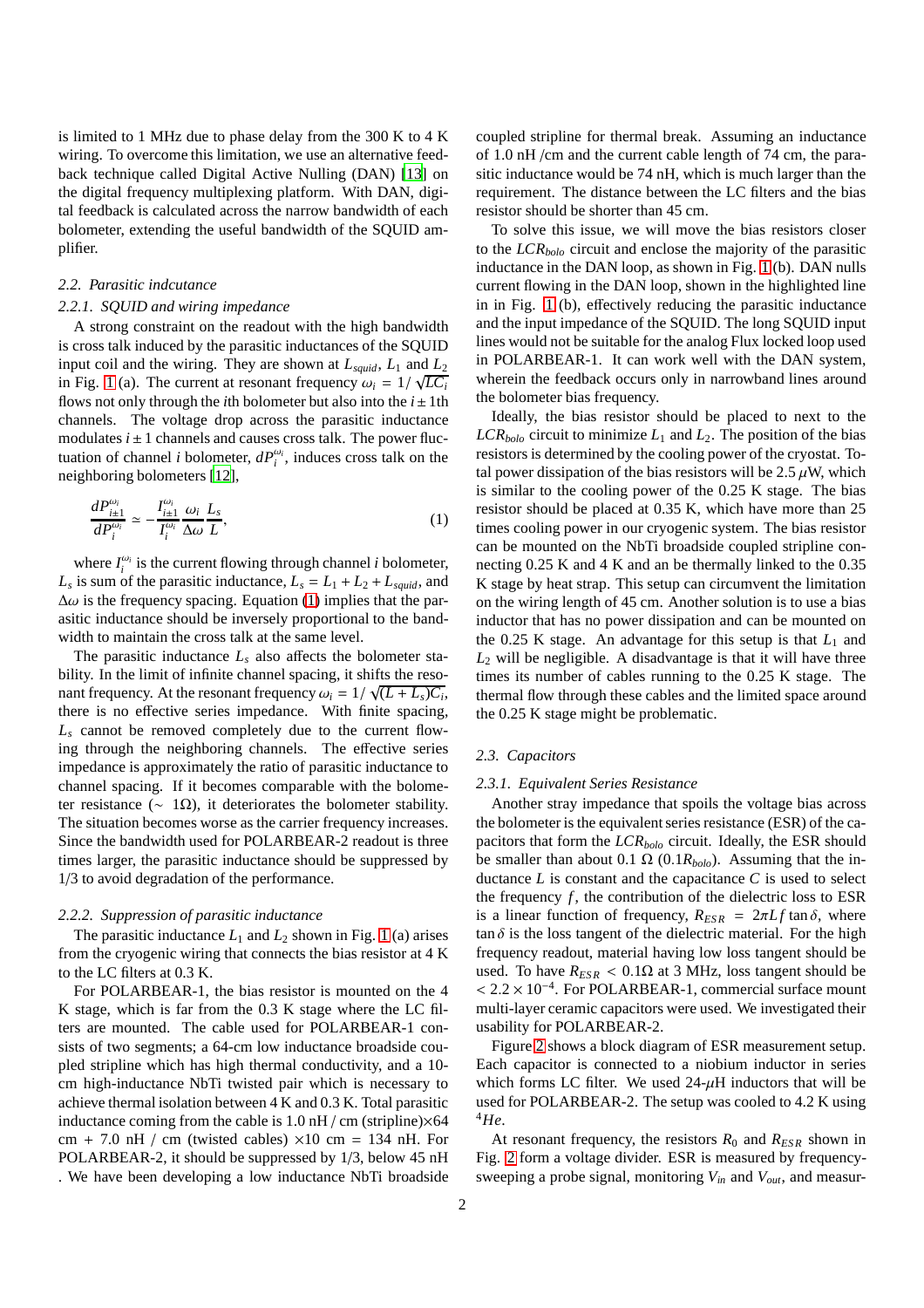

<span id="page-2-0"></span>Figure 1: Block diagrams showing the digital fMUX readout of (a) POLARBEAR-1. The resistor applying voltage bias across the bolometer is placed next the SQUID at 4 K. The parasitic inductance of the wiring shown at  $L_1$  and  $L_2$  spoils the voltage bias. (b) For POLARBEAR-2, the resistor will move closer to the *LCRbolo* circuit. The majority of the parasitic inductance of the wiring shown at *L*<sup>3</sup> and *L*<sup>4</sup> is enclosed in the DAN loop, shown at the highlighted line.

ing the peak height of each LC resonance. To eliminate resistance of cables running from room temperature to  $4 K$ ,  $R_1$ , and  $V_{out}/V_{in}$  are also measured. The series resistance without a capacitor was  $0.020$  Ω.

We have tested a wide variety of commercial surface mount multi-layer ceramic capacitors. In Fig. [3,](#page-3-14) data points above 1 MHz show the best ESR we have obtained so far. High-Q, low-loss capacitors made by Vishay Vitramon and Johanson Techonology Inc. were stacked in parallel to achieve the target capacitance. The plots below 1 MHz are ESRs of the capacitors used for POLARBEAR-1. As expected from the loss tangent, the ESR is high at high frequency. The fluctuation of the ESRs are due to the stacked capacitors. They were made from capacitors of different brands and processes, resulting different properties. The ESR depends on not only the capacitance but also brands. The ESR is acceptable below 1 MHz while it doesn't meet the requirement above 1 MHz. We will investigate lower ESR capacitors.

#### *2.3.2. Capacitance accuracy*

It is important to set the bias frequencies with a constant spacing in order to avoid cross talk, such as shown by Eq. [\(1\)](#page-1-0). Inductors we have used were fabricated at the National Institute for Standards and Technology (NIST), with a lithographic process. We are able to obtain sufficient uniformity by lithography. With the high bandwidth readout, capacitance accuracy is essential. At the highest frequency of 3 MHz, the accuracy should be 0.6 % assuming the error of the bias frequency is 10 % (9 kHz). The capacitance accuracy of commercial surface mount ceramic capacitors is typically worse than 1 %. Since most of channels have stacked capacitors in parallel, the to-

tal error could be larger. For the best devices, the capacitance changes by several per cent or more after being cooled from room temperature to sub-Kelvin.

To solve this issue, we will investigate lithographed capacitors. The lithographic process is expected to control relative capacitances well. Though the lithographed capacitors could have large deviation from the design capacitance value, the absolute frequencies are much less important than the relative frequencies in terms of cross talk. One candidate is parallelplate capacitors having superconducting plates separated by low loss tangent dielectric. SRON has demonstrated such capacitors [\[14\]](#page-3-15). Another candidate are interdigitated capacitors [\[15\]](#page-3-16) formed on a low loss material. Lumpled Element Kinetic Inductance Detectors [\[16\]](#page-3-17) having resonant frequencies of a few GHz utilize interdigitated capacitors, which should have low loss. Since there is no thin film involved in the design, they will be less susceptible to ESD (electrostatic discharges), which is often an issue with thin film capacitors.

## **3. High frequency Multiplexing testing**

We have demonstrated high-frequency readout shown in Fig. [1](#page-2-0) (b). For LC filters,  $24-\mu$ H inductors fabricated by NIST and the capacitors whose ESRs are shown in Fig. [3](#page-3-14) were used. The majority of parasitic impedance is enclosed in the DAN loop. The ratio is approximately  $(L_1 + L_2)$  :  $(L_3 + L_4) = 1$  : 25. Figure [4](#page-3-18) shows bolometer resistance vs. power for a bolometer voltage-biased at 3.10 MHz. The bolometer is operated dark at a bath temperature of 0.38 K. As the bias voltage was reduced, the device fell into transition and held the power applied across the bolometer by electro-thermal feedback (ETF).